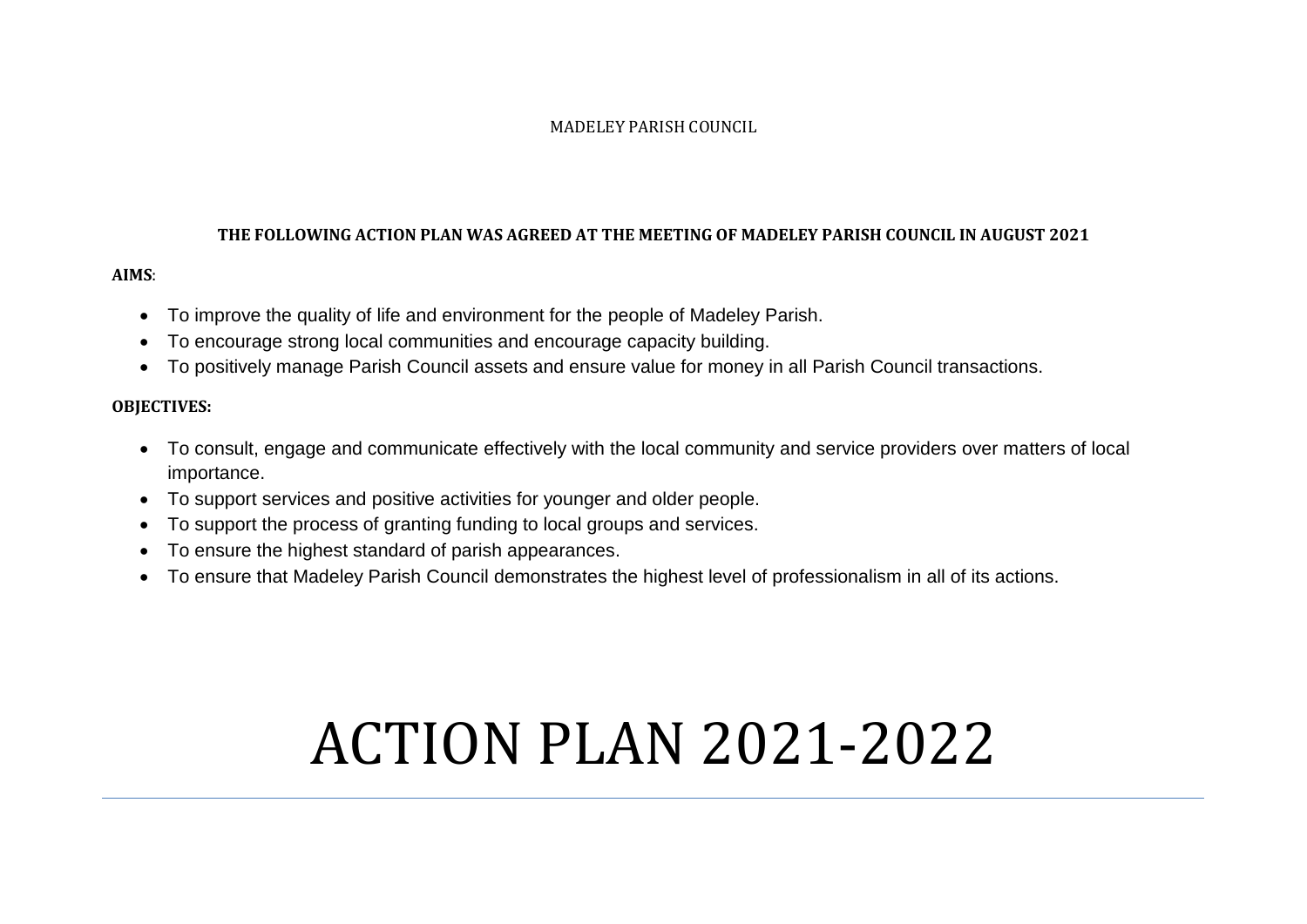# SUMMARY OF ACTIONS WITH MONTHLY UPDATES

**PARISH CLERK**

**7/27/2021**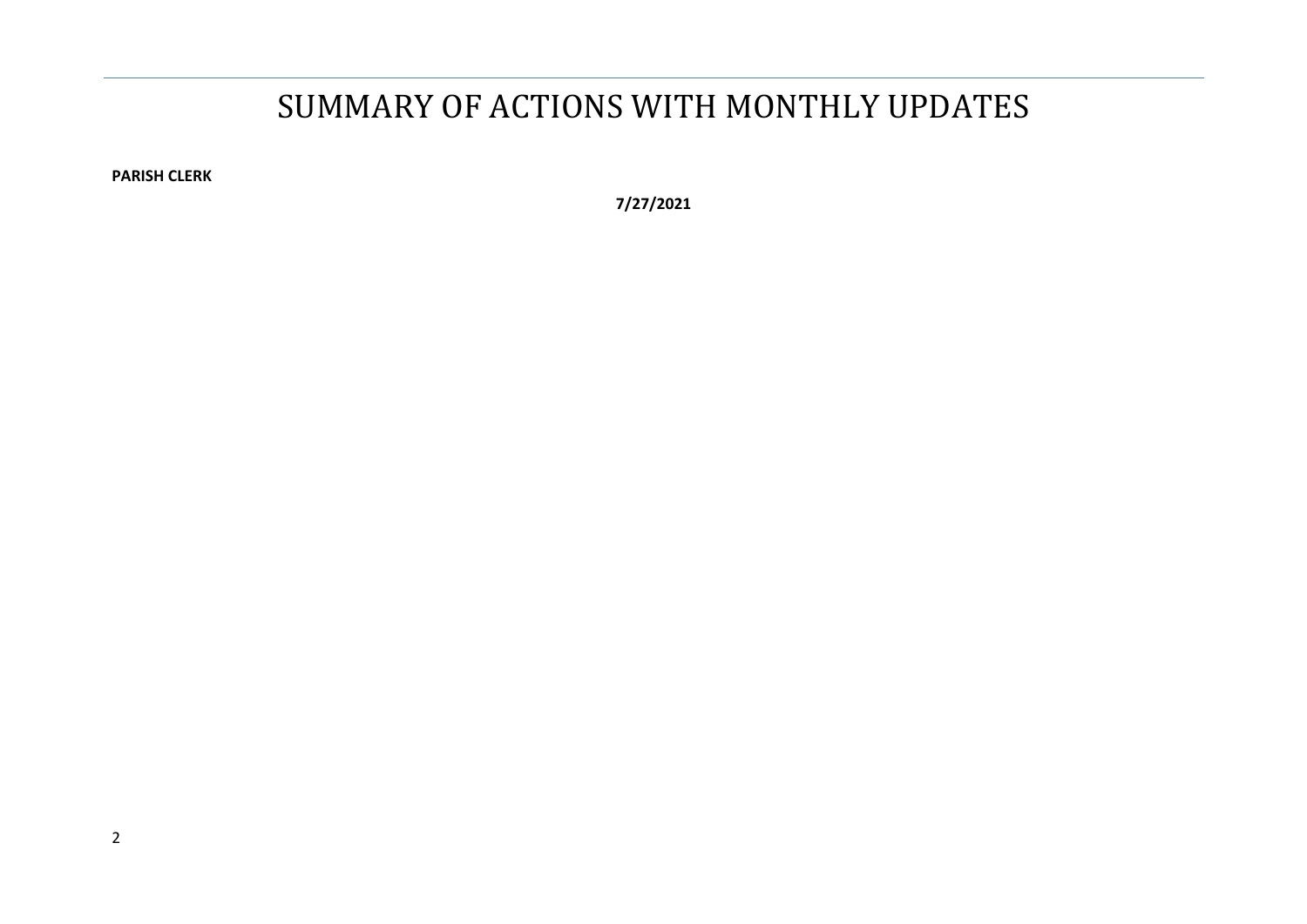| <b>Action</b>                                                                                                                                                                           | <b>Source</b>                               | <b>Timescale</b>                                        | <b>Project Lead/s</b>                               | <b>Actions Recorded</b>                                                                                                                                                                                                                                                                                                                                                                                                                                                                                                                                                                                             |
|-----------------------------------------------------------------------------------------------------------------------------------------------------------------------------------------|---------------------------------------------|---------------------------------------------------------|-----------------------------------------------------|---------------------------------------------------------------------------------------------------------------------------------------------------------------------------------------------------------------------------------------------------------------------------------------------------------------------------------------------------------------------------------------------------------------------------------------------------------------------------------------------------------------------------------------------------------------------------------------------------------------------|
|                                                                                                                                                                                         |                                             |                                                         |                                                     |                                                                                                                                                                                                                                                                                                                                                                                                                                                                                                                                                                                                                     |
| Take a lead role in<br>the coordination of<br>services to<br>vulnerable people<br>in the Parish during<br>Covid-19 and work<br>in partnership with<br>others to deliver<br>the service. | National situation                          | Until directed<br>otherwise by<br>Central<br>Government | Cllrs J Stevenson,<br>S. White,.                    | Working with MCDA and Madeley Centre-<br>funding granted.<br>Co-ordinating Volunteers to deliver shopping<br>and essential supplies including prescriptions to<br>those unable to get out.<br>Working with SCC and NBC to deliver food<br>parcels as identified by NHS England.<br>Working closely with Food Bank to ensure<br>vulnerable receive food as needed.<br>Liaise with local businesses for delivery services.<br>Parish leafleted with the phone numbers and<br>Face book regularly updated.<br>Under review-situation changing due to lifting of<br>lock down restrictions. Recommend action<br>closed. |
| <b>Action</b>                                                                                                                                                                           | <b>Source</b>                               | <b>Timescale</b>                                        | <b>Project Lead/s</b>                               | <b>Actions Recorded</b>                                                                                                                                                                                                                                                                                                                                                                                                                                                                                                                                                                                             |
| <b>Ensure that current</b><br>bus shelters are<br>cleaned and well<br>maintained.                                                                                                       | Parishioners<br>requests                    | Ongoing-monthly<br>cleaning                             | Contractor                                          | Cleaned monthly with one-off specials for<br>specific issues e.g. fly posting.<br>Quotations to upgrade and renew 5 shelters<br>received. Work to commence once Covid lock<br>down has finished.<br>5 refurbishments completed. Costs obtained to<br>finailise remaining shelters. Order placed.                                                                                                                                                                                                                                                                                                                    |
| Replace public<br>notice board in<br>Madeley Heath                                                                                                                                      | Old board<br>reached end of<br>natural life | September 21                                            | Clerk                                               | Three quotations to come to September meeting<br>for consideration.                                                                                                                                                                                                                                                                                                                                                                                                                                                                                                                                                 |
| Ensure the<br>allotment site at<br>Furnace Road is                                                                                                                                      | Parishioners<br>requests                    | Ongoing                                                 | Allotments<br><b>Working Group</b><br>and allotment | 2 vacant plots as at June 2020-fully tenanted<br>2021<br>Notice board installed.                                                                                                                                                                                                                                                                                                                                                                                                                                                                                                                                    |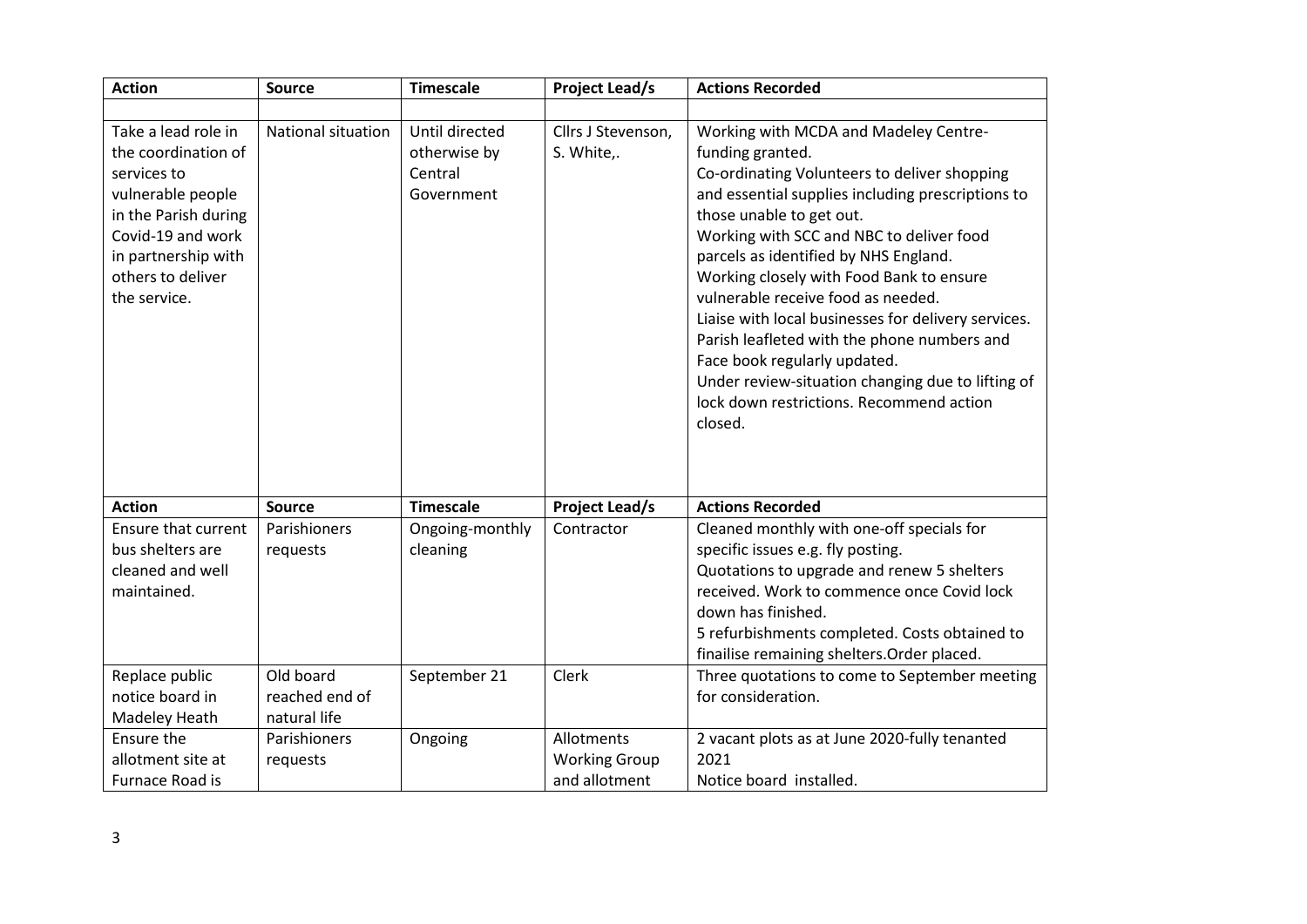| fully tenanted and                                                                                                                 |                                                     |           | holders.                                                 | Replacement stakes installed                                                                                                                                                                                                                                                                                                                                                                                                                                                                                                                              |
|------------------------------------------------------------------------------------------------------------------------------------|-----------------------------------------------------|-----------|----------------------------------------------------------|-----------------------------------------------------------------------------------------------------------------------------------------------------------------------------------------------------------------------------------------------------------------------------------------------------------------------------------------------------------------------------------------------------------------------------------------------------------------------------------------------------------------------------------------------------------|
| maintained.                                                                                                                        |                                                     |           |                                                          | Costs obtained for access from Madeley Centre                                                                                                                                                                                                                                                                                                                                                                                                                                                                                                             |
| Work in<br>partnership with<br>Newcastle Borough<br>Council and<br><b>Madeley Fishing</b><br>Club to manage<br><b>Madeley Pool</b> |                                                     | Ongoing   | <b>Madeley Pool</b><br><b>Working Group</b><br>and Clerk | Contractor for geese appointed-work<br>commenced April 2018. Numbers reduced 2019-<br>no control 2020 due to Covid.<br>Contract awarded for control of Himalayan<br>Balsam-unable to do due to Covid.<br>Additional grass cut throughout 2019 and 2020<br>to improve area.<br>Agreed with NBC a joint notice board for the<br>pool.<br>No fishing as at June 2020 due to Covid.<br>Remedial bank restoration work completed by<br>NBC.<br>Meetings underway with NBC to revise<br>management agreement.<br>Raised flower beds to be installed Nov /Dec 21 |
| Support groups,<br>organisations and<br>projects aimed at<br>improving Parish<br>Appearances                                       | Parishioner<br>requests                             | Ongoing   | All                                                      | SLA signed with Community payback June 2018-<br>work commenced throughout 2019-Covid has<br>stopped all Payback work at present.<br>Financial Support to Madeley Tidy Group if<br>requested.<br>Employment of lengths man since January 2021<br>two days a week on a 12 month trial basis.                                                                                                                                                                                                                                                                |
| Produce and<br>deliver Parish<br>Newsletter twice a<br>year                                                                        | Parishioners-need<br>for effective<br>communication | Ongoing   | <b>Cllr Mrs</b><br>Whitmore                              | Newsletters not delivered.<br>Decision taken June 21 to only use recycled or<br>paper from sustainable sources.<br>In addition Face book page now established.                                                                                                                                                                                                                                                                                                                                                                                            |
| Action                                                                                                                             | Source                                              | Timescale | Project Lead/s                                           |                                                                                                                                                                                                                                                                                                                                                                                                                                                                                                                                                           |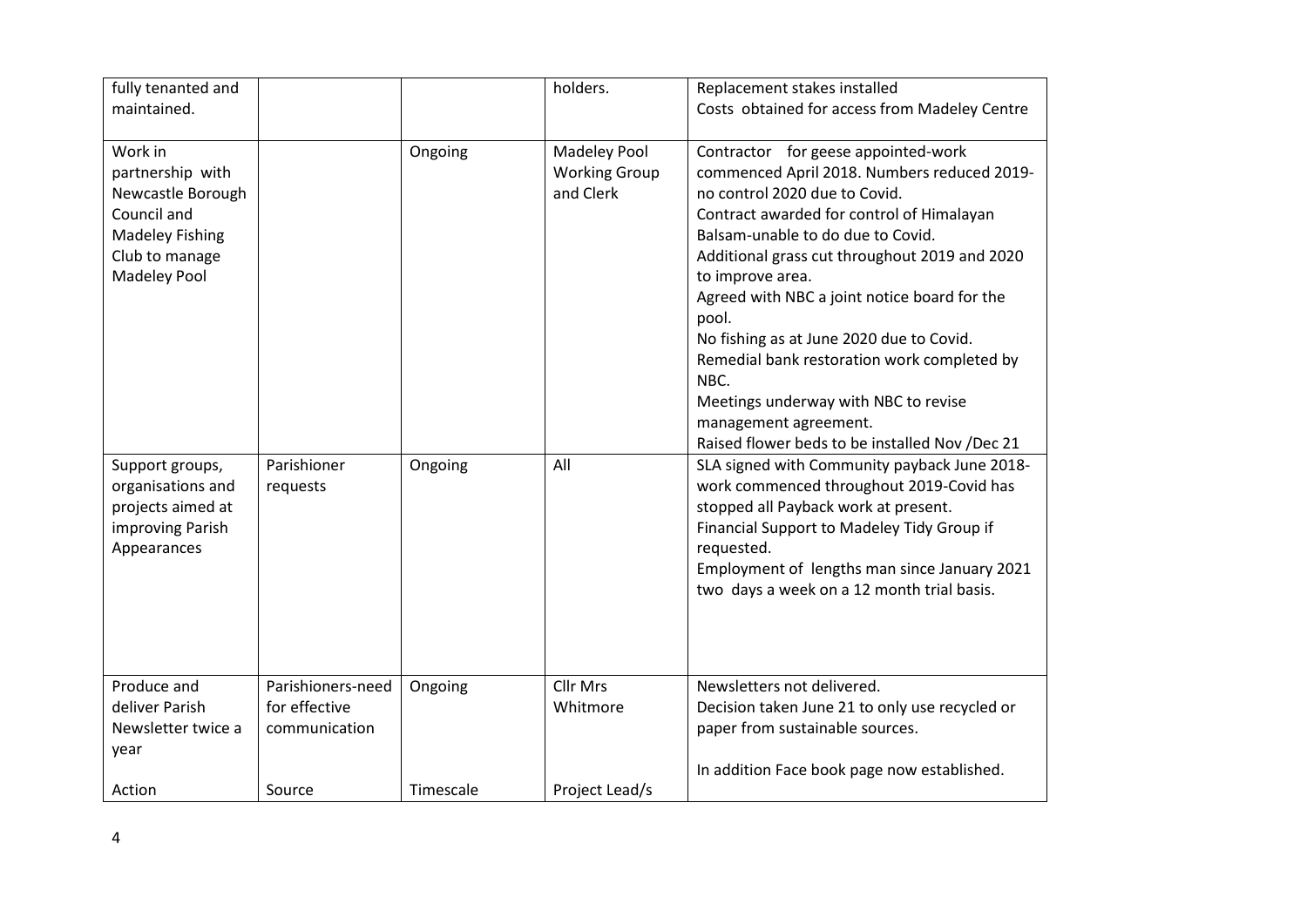| Ensure the local<br>community have<br>the opportunity to<br>share any matters<br>of great<br>importance to the<br>Parish where a<br>decision is to be<br>made by MPC | <b>National Best</b><br>Practice              | On going         | All                                                                               | Budget Consultation completed Jan 21<br>See also actions under Neighbourhood Plan                                                                                                                                                                                                                            |
|----------------------------------------------------------------------------------------------------------------------------------------------------------------------|-----------------------------------------------|------------------|-----------------------------------------------------------------------------------|--------------------------------------------------------------------------------------------------------------------------------------------------------------------------------------------------------------------------------------------------------------------------------------------------------------|
| Encourage events<br>to support<br>community<br>cohesion                                                                                                              | Best practice                                 | Ongoing          | All                                                                               | Easter egg hunt completed.<br>Scarecrow competition July/August 21<br>Older persons party December 21<br>Family Panto Dec 21<br>Plan for Queens Platinum celebrations 2022                                                                                                                                   |
| <b>Action</b>                                                                                                                                                        | <b>Source</b>                                 | <b>Timescale</b> | <b>Project Lead/s</b>                                                             | <b>Actions Recorded</b>                                                                                                                                                                                                                                                                                      |
| <b>Ensure the Parish</b><br>Council pages on<br>The Madeley<br>Village Web site<br>are up to date and<br>refreshed.                                                  | Community<br>Feedback                         | Monthly review   | Clerk/RFO                                                                         | New web site in place.                                                                                                                                                                                                                                                                                       |
| Ensure safe and<br>attractive Play<br>facilities at Heath<br>Row and Birch Dale                                                                                      | Children and<br>Young People in<br>the Parish | On going         | Clerk with<br>Handyman, Swing<br>Security staff and<br>Play Inspection<br>Company | Daily observations by Swing Security Staff.<br>Monthly written inspections by handyman.<br>Annual Inspection and Risk Assessment by PIC.<br>Agreed to replace slide in Birch Dale in 2018-19<br>Swings replaced in Heath Row following Annual<br>Playground assessment<br>Birch Dale equipment to be renewed |
| <b>Support Local</b><br>Community groups<br>and charities in<br>accessing funding<br>to enhance services                                                             | Parishioners<br>requests                      | On going         | Community<br>Support Worker                                                       | New post holder in place-work limited due to<br>Covid                                                                                                                                                                                                                                                        |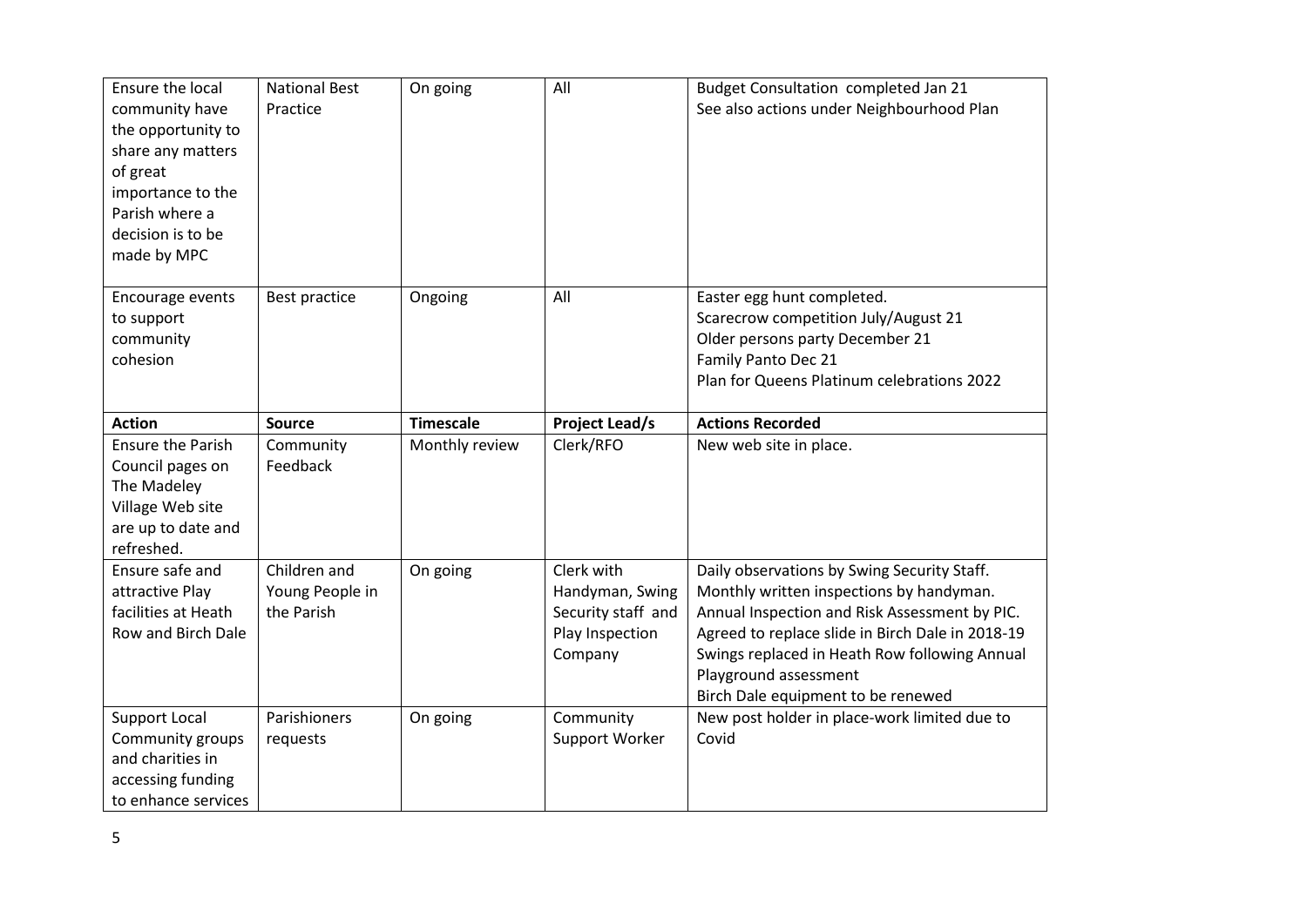| Encourage and<br>Support the<br>formation of a<br><b>Community Speed</b><br>watch         | Parishioners<br>requests-issues<br>with speeding<br>vehicles in Parish |                                                                          | G. White              | 8 people trained in the use of equipment and<br>procedure. Equipment and signage in place.<br>Needs to be refreshed                                                                                                                                                                                                                                            |
|-------------------------------------------------------------------------------------------|------------------------------------------------------------------------|--------------------------------------------------------------------------|-----------------------|----------------------------------------------------------------------------------------------------------------------------------------------------------------------------------------------------------------------------------------------------------------------------------------------------------------------------------------------------------------|
| Speed Indicator<br>Devices to be<br>installed                                             |                                                                        | All completed<br>except Madeley<br>Heath-scheduled<br>for July/August 21 | Clerk                 | Completed                                                                                                                                                                                                                                                                                                                                                      |
| <b>Install CCTV</b><br>cameras to prevent<br>crime and disorder                           | Parishioners<br>requests                                               | September 2020                                                           | Clerk                 | Contractor appointed and agreed to rent<br>equipment on monthly basis.<br>Planning permission granted for land opposite<br>Greyhound Court.<br>Waiting for cost from sub contractor to install<br>concrete base and complete relevant authority<br>paperwork to SCC.<br>Investigations under way with BT to establish<br>whether a data link can be installed. |
| Ensure a<br>celebration of<br>Community groups<br>at the Annual<br>Parish Meeting         | <b>National Best</b><br>Practice                                       | April 2020<br>April 21                                                   | All                   | Annual Parish Meeting deferred until 2021 due<br>to Covid restrictions.<br>Annual Parish Meeting held virtually in 2021                                                                                                                                                                                                                                        |
| <b>Action</b>                                                                             | <b>Source</b>                                                          | <b>Timescale</b>                                                         | <b>Project Lead/s</b> | <b>Actions Recorded</b>                                                                                                                                                                                                                                                                                                                                        |
| Respond to all<br>requests for<br>consultation from<br>voluntary and<br>statutory bodies. | <b>National Best</b><br>Practice                                       | As needed                                                                | All via Clerk         | Planning applications.<br>FARs Strategy document.<br>Licencing.<br>Borough Council Green space Strategy<br>Revised draft list of validation requirements                                                                                                                                                                                                       |
| Ensure all requests<br>for consultation in<br>relation to Planning<br>matters are         | <b>National Best</b><br>Practice                                       | Monthly                                                                  | All via Clerk         | All reqs immediately circulated to all Cllrs.<br>Added to next agenda, position statement<br>agreed and comments reported back to NBC<br>within time limits.                                                                                                                                                                                                   |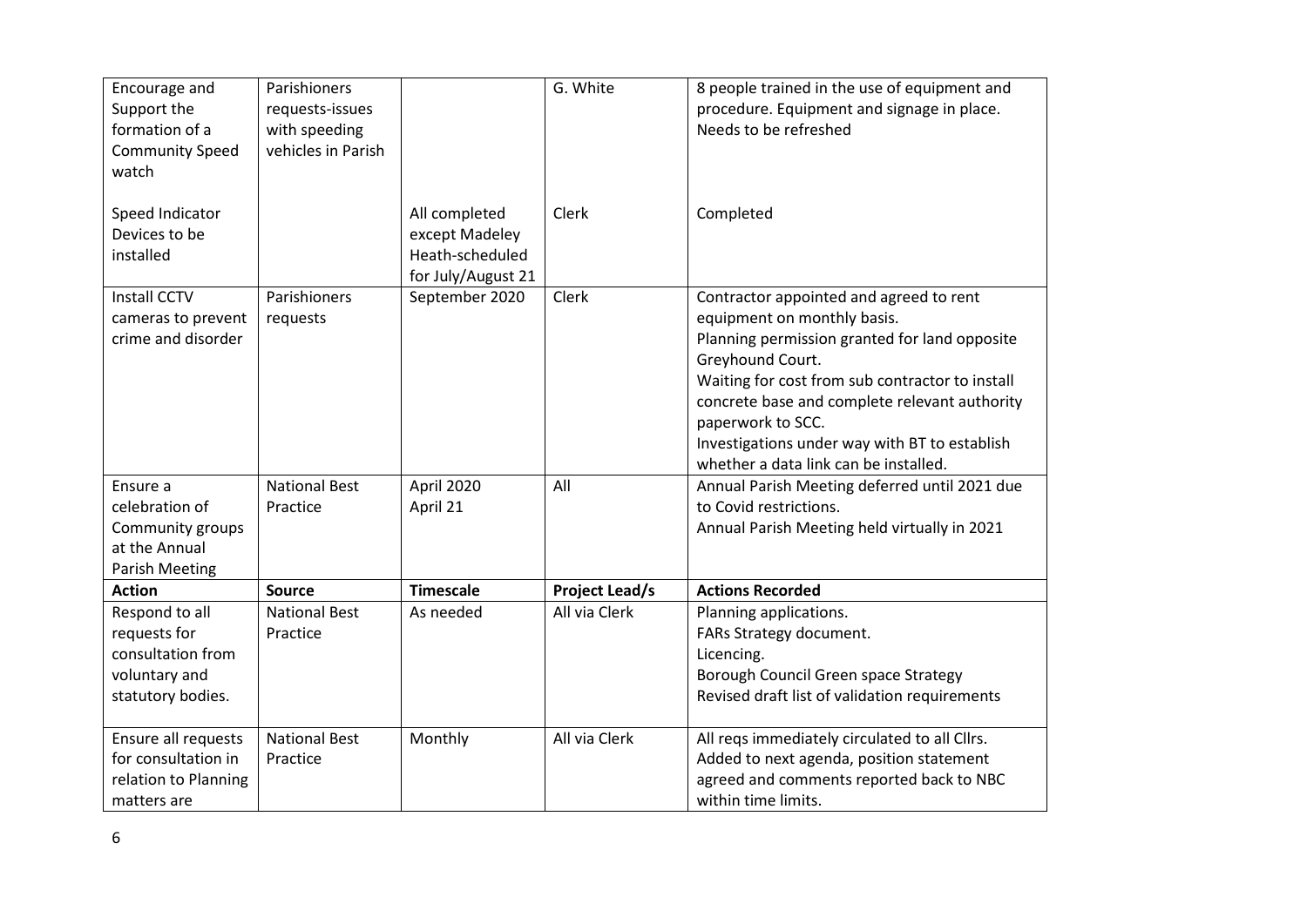| answered.                                                                                |                                  |                  |                                              |                                                                                                                                                                                                                                                                                                    |
|------------------------------------------------------------------------------------------|----------------------------------|------------------|----------------------------------------------|----------------------------------------------------------------------------------------------------------------------------------------------------------------------------------------------------------------------------------------------------------------------------------------------------|
| Ensure the<br>effective<br>management of<br><b>Heath Wood</b>                            | Parishioners<br>requests         | Ongoing          | Clerk                                        | Twice yearly inspection by qualified tree<br>inspectors.<br>Woodland Plan to be produced-consultant<br>appointed.                                                                                                                                                                                  |
| Support and<br>develop activities<br>and facilities for<br>young people in<br>the Parish | Parishioners<br>requests         | On going         | <b>Young Peoples</b><br><b>Working Group</b> | Work in partnership with the Madeley<br>$\bullet$<br>Centre.<br>Pantomime Dec 2020? Unknown at the<br>time of writing due to Covid.<br>outdoor gym installed Madeley Heath<br>$\bullet$<br>and Birch Dale adjacent to current play<br>areas<br>Investigations into feasibility of youth<br>shelter |
| <b>Action</b>                                                                            | <b>Source</b>                    | <b>Timescale</b> | <b>Project Lead/s</b>                        | <b>Actions Recorded</b>                                                                                                                                                                                                                                                                            |
| Support and<br>develop events and<br>activities for older<br>people in the<br>Parish     | Parishioners<br>requests         | On going         | All                                          | No Christmas event held in 2020 due to Covid.<br>Plan to hold event December 2021                                                                                                                                                                                                                  |
| <b>Achieve LCAS</b><br><b>Quality Award</b>                                              | <b>National Best</b><br>Practice | By March 2021    | <b>LCAS</b> working<br>group with Clerk      | Further work needed to achieve this.                                                                                                                                                                                                                                                               |
| Ensure working<br>towards<br>compliance with<br><b>GDPR</b>                              | Mandatory                        | Ongoing          | All/Clerk                                    | Privacy notices revised and posted on web site.<br>Policy updated and agreed<br>Data audit underway completed<br>Entering SLA with SCC for external DPO<br>Council e-mails for Councillors in place-to be<br>revised                                                                               |
| Ensure staff and<br>Councillors receive<br>timely, relevant<br>and appropriate           | <b>National Best</b><br>Practice | On going         | All                                          | 2019<br>2 councillors attended training for new<br>councillors.<br>Clerk attended Cheshire Annual SLCC day                                                                                                                                                                                         |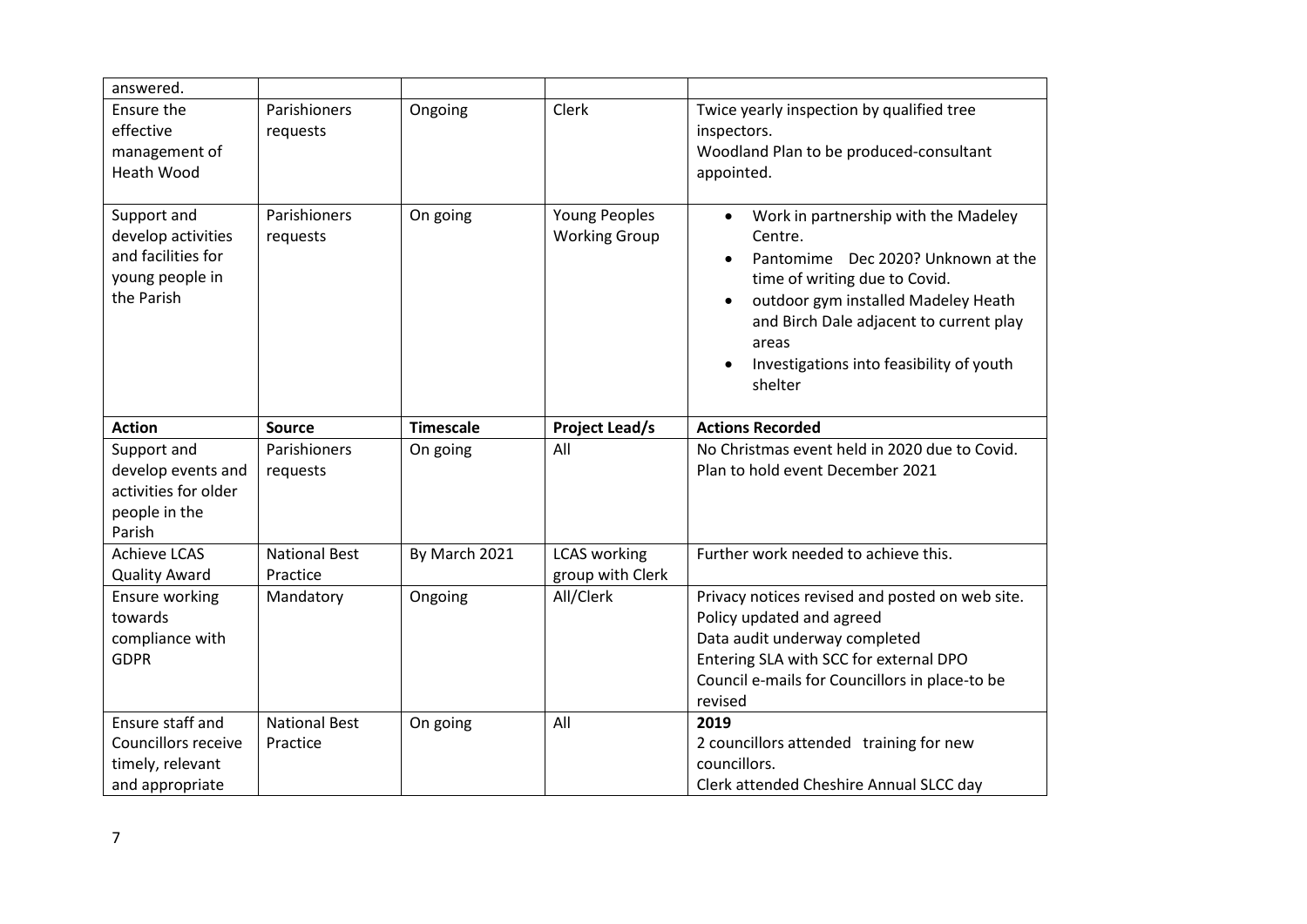| training to their<br>roles                                                            |                                                                     |                       |                            | conference Oct 19<br>2020<br>2 councillors to attend virtual presentation from<br>HS2 on Archaeological aspects of HS2 route in<br>2020.<br>2021<br>1 Councillor attended planning training<br>1Councillor attended new Councillor training<br>Clerk attended Parish online training<br>Clerk attended writing accessible documents<br>training |
|---------------------------------------------------------------------------------------|---------------------------------------------------------------------|-----------------------|----------------------------|-------------------------------------------------------------------------------------------------------------------------------------------------------------------------------------------------------------------------------------------------------------------------------------------------------------------------------------------------|
| Ensure that grass<br>verges are cut and<br>maintained                                 | Parishioners<br>requests                                            |                       | Contractor                 | Verges cut twice monthly March-Oct inclusive.<br>Additional areas taken on around Madeley Pool<br>on a monthly basis and parts of Newcastle Road<br>previously services by NBC for SCC                                                                                                                                                          |
| Ensure the<br>continuing<br>maintenance and<br>care of the<br>Madeley War<br>memorial | Parishioners<br>requests from<br>various public<br>meetings in 2013 | On going              | All via Clerk              | Work also underway to look at provide a<br>memorial garden in the grounds of The Madeley<br>Centre                                                                                                                                                                                                                                              |
| <b>Action</b>                                                                         | <b>Source</b>                                                       | <b>Timescale</b>      | <b>Project Lead/s</b>      | <b>Actions Recorded</b>                                                                                                                                                                                                                                                                                                                         |
| Commence work<br>on Neighbourhood<br>Plan for Madeley<br>Parish                       | Community<br>consultation                                           | Commenced in<br>2017. | Joint MPC/MCG<br>committee | Consultation for regulation 14 was terminated<br>due to Covid. No elections/referendums<br>permitted until the earliest May 2021.                                                                                                                                                                                                               |
| Continue to strive<br>to purchase the<br>land called "The<br>Rock Garden."            | Residents<br>adjacent to Rock<br>Garden.                            | Ongoing               | Clerk                      | Garden maintained twice yearly and grass cut<br>twice a month in growing season.<br>Work commenced on overhaul of garden and<br>land at junction of Izac Walton Way and John<br><b>Offley Road</b>                                                                                                                                              |